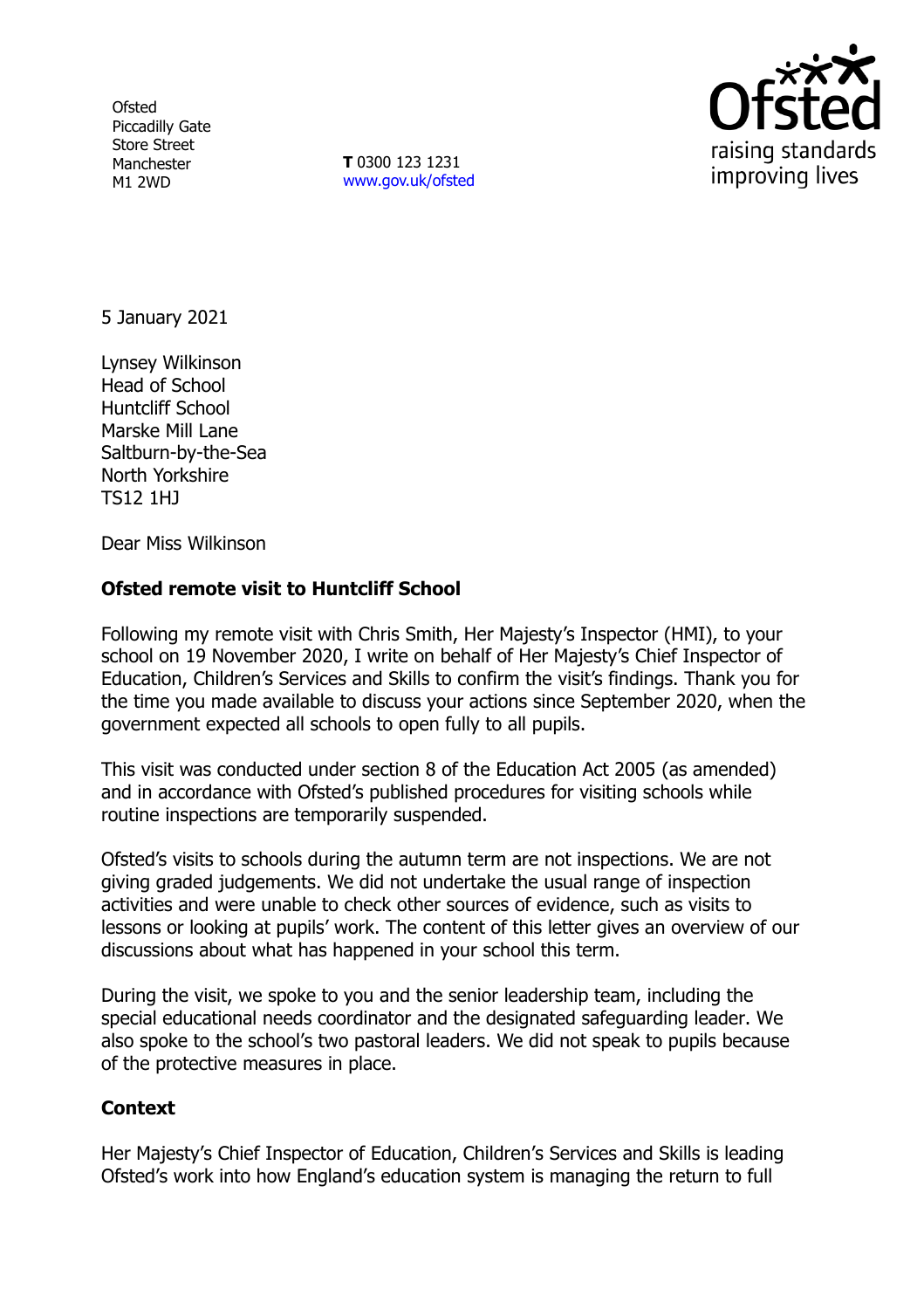

education for pupils, following an extended break in formal schooling due to the COVID-19 (coronavirus) pandemic.

In undertaking this focused work, HMI are visiting a broad range of schools. HMI will visit a sample of:

- approximately 1,200 schools across all Ofsted grades (outstanding, good, requires improvement and inadequate)
- maintained schools, academies and free schools, special schools and centres of alternative provision, including those in cities, and coastal, town or rural communities.

The information from this visit will feed into Ofsted's national reporting so that the insights can be shared with the government and the education sector. We did not find any significant concerns during the visit. In such a case, an inspection report would be published on our website and available to parents and carers.

We did not consider your response to COVID-19 during the spring and summer terms 2020, when the school was not open to all pupils.

## **From this visit, inspectors noted that:**

- **E** Approximately 20% of pupils have had to learn from home since the start of the term due to COVID-19. At the time of the visit, 55 pupils in Year 10 were isolating.
- Nearly all pupils are studying their usual range of subjects. You told us that a small number of Year 7 pupils attend lessons in English and mathematics instead of some of their language lessons. In tutorial lessons, some pupils are revisiting curriculum content in English and mathematics that was taught remotely during the period when schools were only open to some pupils due to COVID-19 restrictions.
- You told us that teachers have been assessing how well pupils understand the curriculum content that they learned remotely between March and September 2020. This, and discussions with their primary school counterparts regarding the content pupils may have missed, has highlighted to teachers that Year 7 pupils do not fully understand the mathematical concepts of shape, space and measures. Teachers are focusing additional interventions on these concepts to help support pupils in this regard.
- Teachers of pupils in some Year 10 and Year 11 mathematics classes have identified that pupils' understanding of trigonometry and simultaneous equations requires further reinforcement to reach the levels that pupils were at prior to March 2020. Pupils cover these topics during the daily tutorial sessions, which, for identified pupils, now focus on English and mathematics.